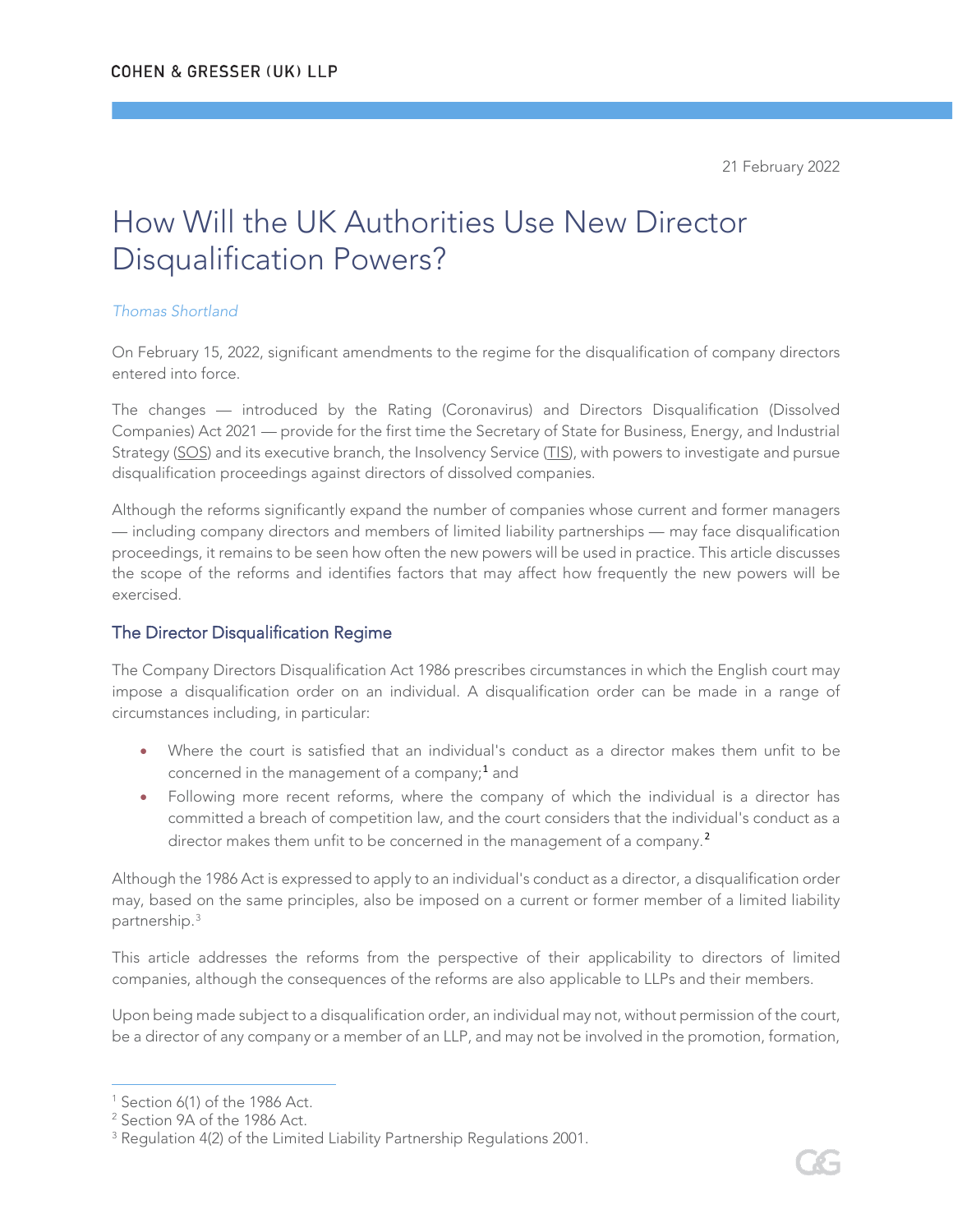or management of any company for the duration of the order.<sup>[4](#page-1-0)</sup> Depending on its nature, a disqualification order may be made for a period of up to 15 years.

The imposition of a disqualification order has a substantial impact on an individual's livelihood and professional status. Given that the terms of any disqualification are a matter of public record, the public findings leading to disqualification order can also be the subject of an attempt by a company's creditors, liquidators or other stakeholders to bring follow-on claims against the individual in their personal capacity.

## Company Dissolution

Relative to the liquidation process, the company dissolution process, which may be instigated where a company has not traded for at least three months, is a straightforward way to close a company. Broadly, to dissolve a company, the directors are required to send a completed form to the company register, pay a nominal fee, and publish a notice of proposed strike off in the official gazette.

Provided there are no objections to the proposed dissolution, the company is then dissolved. By contrast, the process of winding up a company through liquidation requires the appointment of a licensed insolvency practitioner (IP) who is required to assess the conduct of each of the company's directors and report the findings of these assessments to the SOS.<sup>[5](#page-1-1)</sup>

Based on these reports, the SOS may decide to commence disqualification proceedings. The liquidation process, therefore, is more costly than dissolution and exposes current and former directors to greater scrutiny than would ordinarily otherwise be the case following dissolution.

There have for some time been concerns about the potential misuse of the company dissolution procedure, in particular regarding the practice of "phoenixism", i.e., the practice of dissolving a company to avoid its liabilities and then setting up a new company in its place to perform the same functions.<sup>[6](#page-1-2)</sup>

More recently, concerns have been raised that the dissolution process has been used as a vehicle to fraudulently obtain, or avoid the repayment of, COVID-19 bounce-back loans, which were provided under a U.K. government scheme designed to provide businesses with quicker access to financing during the COVID-19 pandemic.<sup>[7](#page-1-3)</sup>

In a recent report, the U.K.'s National Audit Office reported an estimate that, as of March 31, 2021, fraudulent U.K. bounce-back loans were valued at around £4.9 billion, or \$6.6 billion.<sup>[8](#page-1-4)</sup>

# The 2021 Act

Prior to the reforms introduced by the 2021 Act, the SOS had no direct powers to pursue disqualification against former directors of dissolved companies that were not insolvent prior to dissolution. The 2021 Act gives, for the first time, the SOS jurisdiction to investigate and, if necessary, bring disqualification

C&G Client Alert // 2

<span id="page-1-0"></span><sup>4</sup> Section 1(1) of the 1986 Act.

<span id="page-1-1"></span> $5$  Section 7(A)(5) of the 1986 Act.

<span id="page-1-2"></span><sup>6</sup> https://www.gov.uk/government/publications/phoenix-companies-and-the-role-of-the-insolvencyservice/phoenix-companies-and-the-role-of-the-insolvency-service.

<span id="page-1-3"></span><sup>7</sup> https://www.gov.uk/government/news/crackdown-on-directors-who-dissolve-companies-to-evadedebts.

<span id="page-1-4"></span><sup>8</sup> https://www.nao.org.uk/wp-content/uploads/2021/12/The-Bounce-Back-Loan-Scheme-an-update.pdf.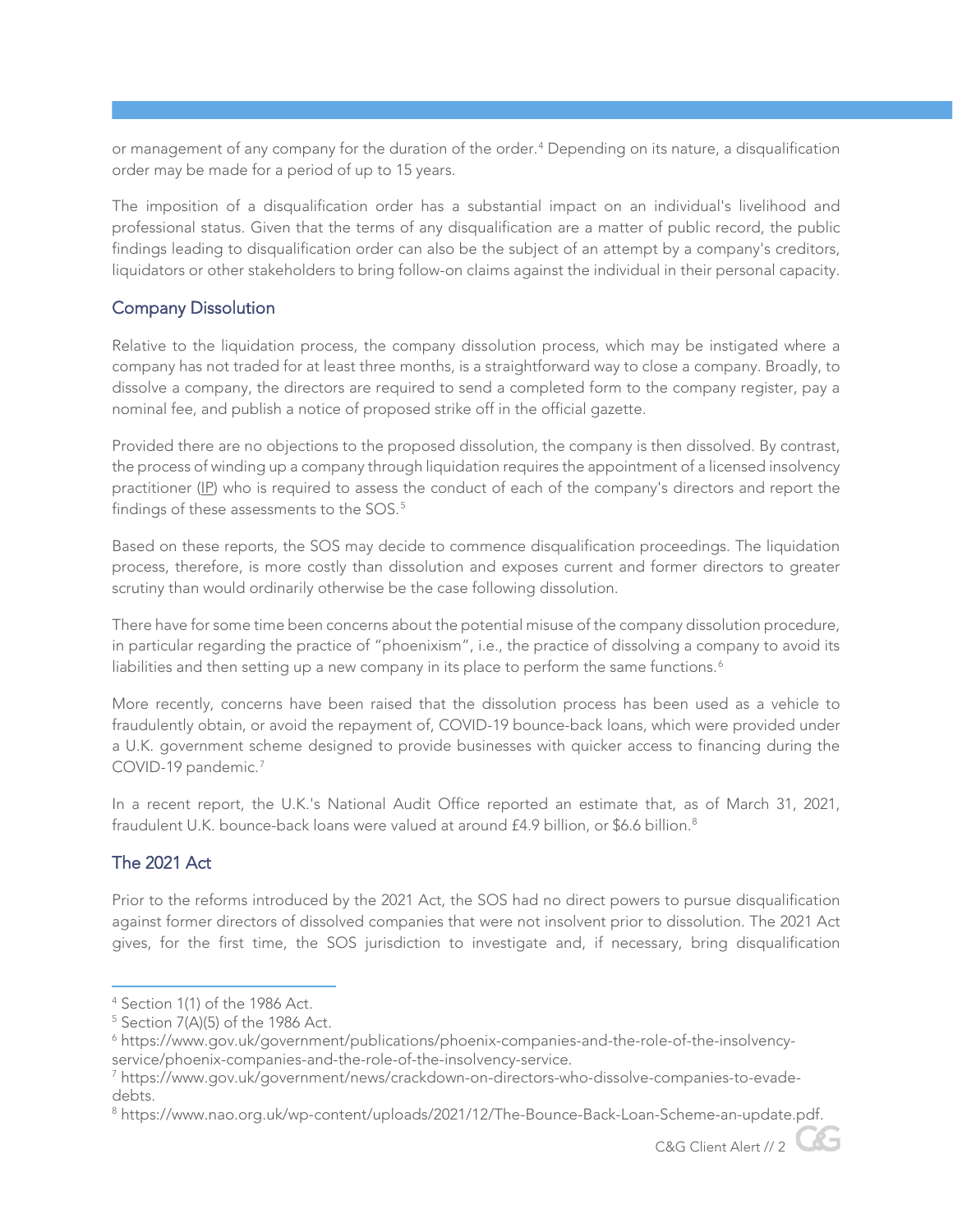proceedings against directors of dissolved companies, even where the company was not insolvent prior to its dissolution.

As a result of now being susceptible to disqualification, directors of dissolved companies may also, upon being made subject to a disqualification order, be made subject to a compensation order requiring them to pay damages representing losses caused to one or more of the company's creditors — where such creditors may include, for example, Her Majesty's Revenue and Customs.<sup>[9](#page-2-0)</sup>

Further, the new powers have retrospective, as well as prospective, effect. They apply in relation to a director's conduct occurring, and in relation to companies that are dissolved, whether before or after the entry into force of the 2021 Act, subject to a requirement that the SOS must start any disqualification proceedings within three years of the date on which the company was dissolved.

The relevant reforms contained in the 2021 Act, which received Royal Assent on December 15, 2021, largely come into force on February 15, 2022, save for the SOS' powers to make compulsory information requests in respect of dissolved companies, which came into force on December 15. [10](#page-2-1)

## Possible Impact of the Reforms

Between 2020 and 2021, there were 437,790 company dissolutions in the U.K., a decrease of 18.5% from the previous year.[11](#page-2-2) The reforms therefore significantly expand the number of companies whose current and former directors may potentially be investigated and subjected to disqualification proceedings.

Following the concerns raised about the misuse of COVID-19 bounce-back loans, TIS has recently announced several successful disqualification proceedings against company directors for inappropriate applications for, or misuse of, bounce-back loans.<sup>[12](#page-2-3)</sup>

For several reasons, however, it remains to be seen how frequently the new powers will be used in practice.

First, unlike in respect of insolvent companies entering an insolvency process such as administration or liquidation, where an IP is required to report to the SOS on the conduct of each director to allow the SOS to consider whether any disqualification proceedings should be pursued, there is no automatic mechanism for the SOS to receive relevant information regarding dissolved companies.

It is possible that, in some cases, a live investigation into a company will be underway before it is dissolved, and therefore the company and its directors may already be the subject of investigation prior to the company's dissolution.

In most cases, however, it is likely that the SOS will only become aware of potentially improper conduct by directors of a dissolved company following a disclosure by a member of the public, such a whistleblower or an alleged creditor of the dissolved company. This may limit the number of investigations that are pursued in respect of dissolved companies.

C&G Client Alert // 3

<span id="page-2-0"></span><sup>9</sup> Section 15A of the 1986 Act.

<span id="page-2-1"></span><sup>10</sup> Section 4(5) of the 2021 Act.

<span id="page-2-2"></span><sup>11</sup> https://www.gov.uk/government/statistics/companies-register-activities-statistical-release-2020-to-2021/companies-register-activities-2020-to-2021.

<span id="page-2-3"></span><sup>12</sup> See, for example, https://www.gov.uk/government/news/insolvency-service-cracks-down-on-bounceback-loan-abusers.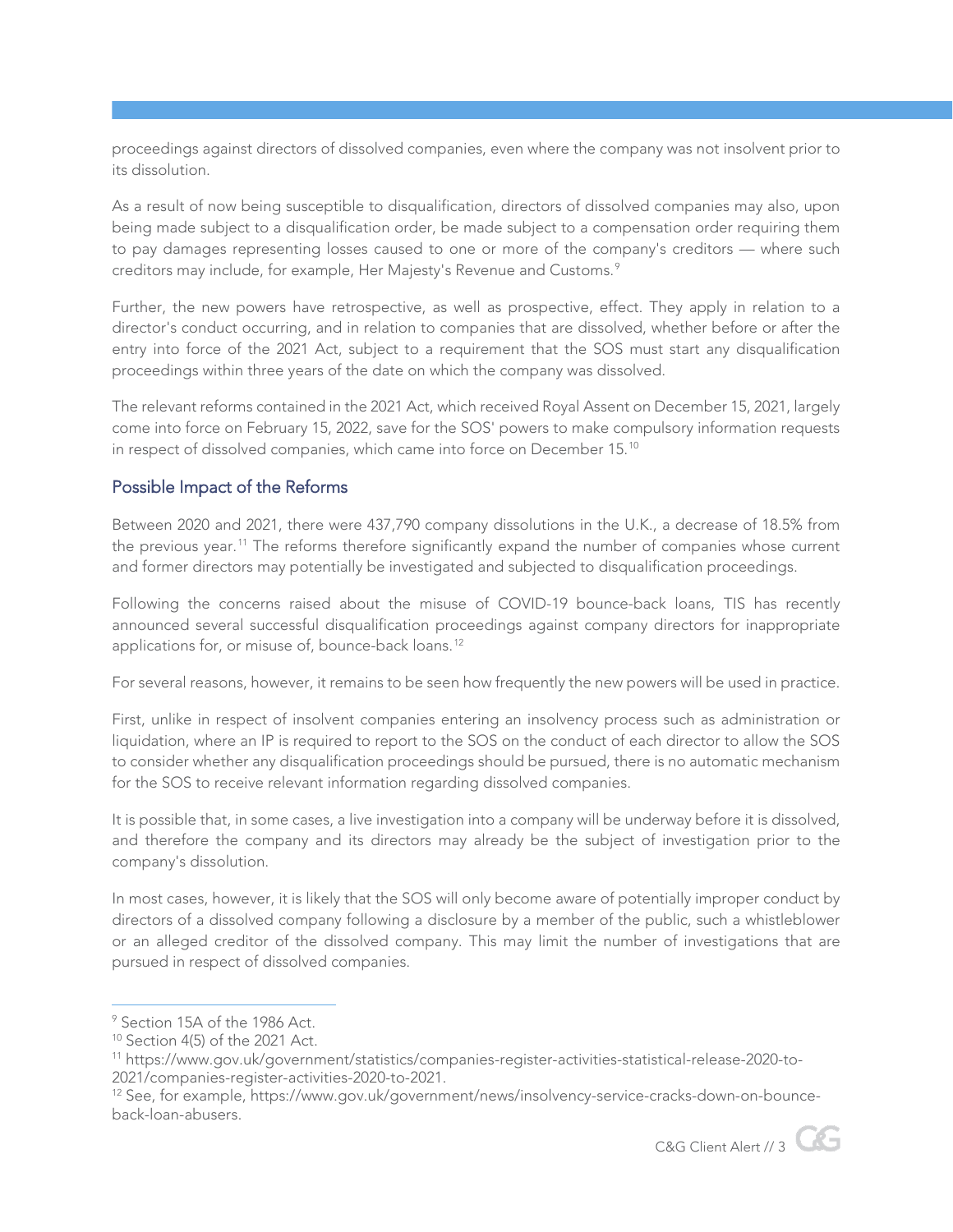Second, given that, unlike for insolvent companies, there is no mandatory requirement for an independent officeholder — such as an IP — to be appointed in respect of a dissolved company, investigations concerning dissolved companies may be more difficult and time-consuming to conduct than investigations into companies that have entered administration or liquidation.

When conducting investigations into insolvent companies, it is common practice for the SOS or TIS to obtain company information and records from IPs, who are officers of the court, and who are required to take control of the company's books and records. In most cases, when conducting investigations into dissolved companies, the SOS will not have the benefit of an independent officeholder who has control of the company's records. This has the potential to introduce delays and obstacles into the investigation process.

Third, and related to the first and second reasons, the additional complexities, and potential burdens, of investigating conduct relating to a dissolved company may be increased by the requirement for any disqualification proceedings to be initiated within three years of the date of the company's dissolution.

Although the 1986 Act allows the court to grant permission for disqualification proceedings to be issued beyond the prescribed deadline,[13](#page-3-0) such permission is only granted in exceptional circumstances.

Overall, the powers contained in the 2021 Act represent an extension of the SOS' jurisdiction to investigate and, if necessary, pursue disqualification proceedings against company directors.

Although it remains to be seen how frequently the powers will be used in practice, the reforms to the director disqualification regime, and the increase in the circumstances in which a company director may be subject to disqualification proceedings, will be of note to company directors and to providers of directors' and officers' liability insurance.

Cohen & Gresser (UK) LLP is a Limited Liability Partnership registered in England and Wales with registered number OC421038 and is authorised and regulated by the Solicitors Regulation Authority. "Cohen & Gresser" and "C&G" are the trading names of Cohen & Gresser (UK) LLP. We use the word "partner" to refer to a member of the LLP, or an employee or consultant who is a lawyer with equivalent standing and qualifications. The registered office is 2-4 King Street, London, SW1Y 6QP. A list of the members of the LLP is available for inspection at the registered office, together with a list of those non-members who are designated as partners.



<span id="page-3-0"></span><sup>13</sup> Section 7(2) of the 1986 Act.